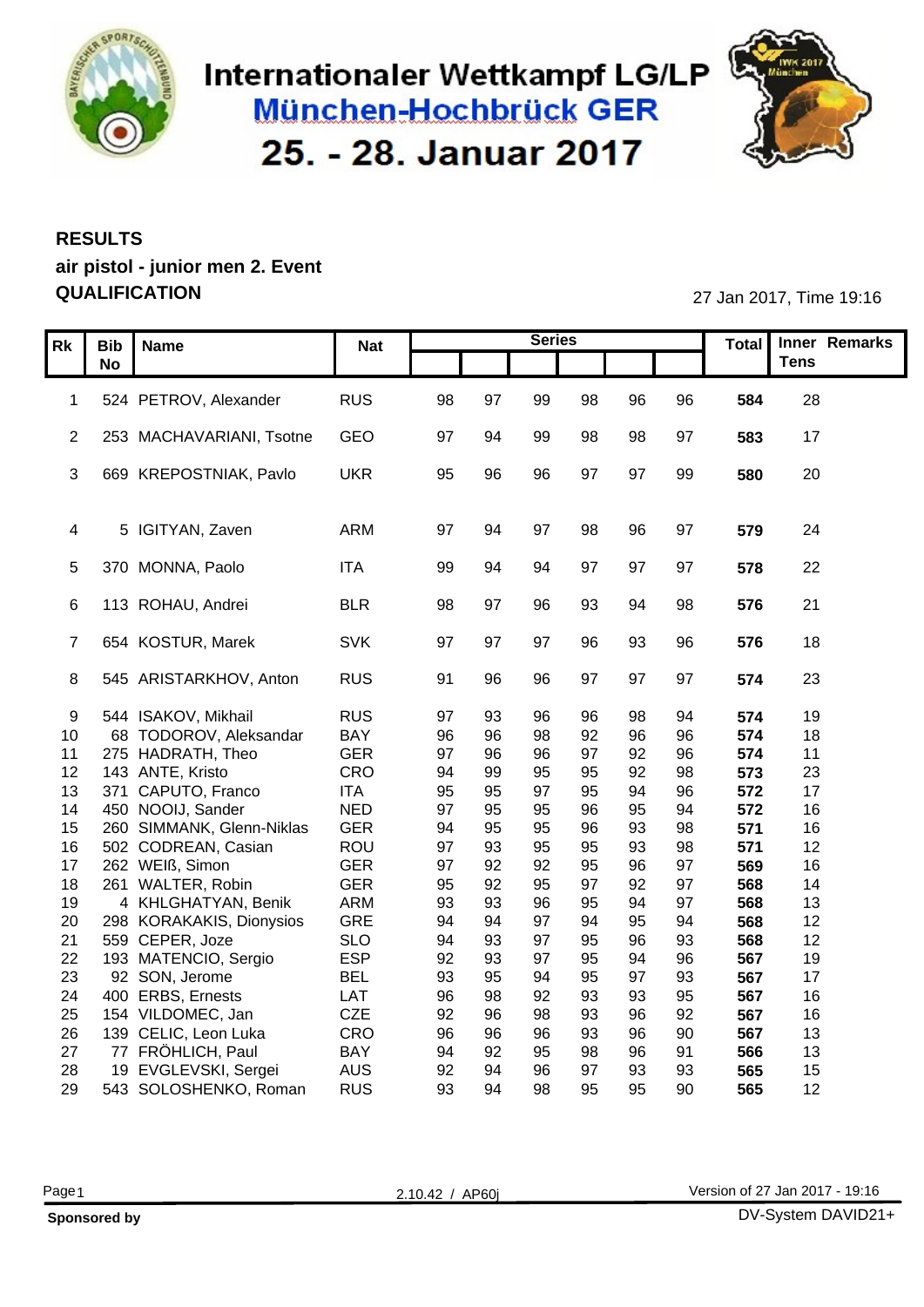

## Internationaler Wettkampf LG/LP München-Hochbrück GER 25. - 28. Januar 2017



#### **RESULTS air pistol - junior men 2. Event QUALIFICATION** 27 Jan 2017, Time 19:16

|    | Rk   Bib   Name            | <b>Nat</b> |    |           | <b>Series</b> |                |                |    |     | Total Inner Remarks |
|----|----------------------------|------------|----|-----------|---------------|----------------|----------------|----|-----|---------------------|
|    | No                         |            |    |           |               |                |                |    |     | Tens                |
|    |                            |            |    |           |               |                |                |    |     |                     |
| 30 | 79 MEYER, Tobias           | BAY        | 91 | 96        | 97            | 95<br>91       |                | 95 | 565 |                     |
| 31 | 416 SABATAITIS, Vilius     | LTU        | 93 | -94       | 94            | 96<br>۹3       |                | 94 | 564 | 10 <sub>1</sub>     |
| 32 | 255 CHANKVETADZE, Ioane    | GEO        | 93 | 93        | 93            | 98<br>94       |                | 93 | 564 |                     |
| 33 | 156 KRSEK, Krystof         | CZE        | 96 | 92        | 92            | 93             | 96             | 95 | 564 |                     |
| 34 | 18 GROVES, Bailey          | <b>AUS</b> | 97 | 89        | 94            | 95             | 95             | 93 | 563 | 14                  |
| 35 | 138 BUTKOVIC, Borna        | CRO        | 90 | 92        | 95            | 94             | 98             | 94 | 563 | 12                  |
| 36 | 386 OKABE, Akira           | <b>JPN</b> | 94 | -91       | 96            | 93             |                | 95 | 563 | 11                  |
| 37 | 224 GREFFIER, Clement      | <b>FRA</b> | 91 | -90       | 97            | 96             |                | 96 | 562 | 17                  |
| 38 | 583 USENICNIK, Luka        | <b>SLO</b> | 96 | -92       | ۹۷            | 92<br>$Q_2$    |                | 94 | 562 | 13                  |
|    | 39 704 KLANCAR, Jure       | <b>SLO</b> | 91 | 95        | 94            | 94             | 93             | 95 | 562 | - 7                 |
| 40 | 80 GRUBER, Kilian          | <b>BAY</b> | 94 | -94       | 95            | 95             | 90             | 93 | 561 | 14                  |
|    | 41 211 ROOS, Niko          | <b>FIN</b> | 96 | -90       | 93            | 95             | 90             | 97 | 56  | 12                  |
| 42 | 78 ROGG, Simon             | <b>BAY</b> | 93 | -93       | 95            | 94             |                | 95 | 561 | 12                  |
|    | 43 343 SINAGOF, David      | <b>ISR</b> | 90 | 94        | 94            | 93             | 96             | 94 | 561 | 12                  |
|    | 44 398 BARAKS, Krisjanis   | LAT        | 95 | 94        | 90            | 97<br>95       |                | 90 | 561 | 12                  |
| 45 | 114 KURDZI, Abdul-Aziz     | <b>BLR</b> | 94 | -94       | 93            |                | 89             | 94 | 561 | 11                  |
| 46 | 301 NAGY, Mate             | <b>HUN</b> | 90 | 96        | 93            | 93             | 92             | 97 | 56  |                     |
| 47 | 369 TORRACCHI, Alessio     | <b>ITA</b> | 97 | 94        | 94            | 93             | 92             | 90 | 560 | 13                  |
| 48 | 155 TUPY, Antonin          | CZE        | 92 | 95        |               |                | 95             | 96 | 560 | 12                  |
|    | 49 484 JURASZ, Kacper      | <b>POL</b> | 93 | 93        |               | 92<br>94       |                | 95 | 560 | 12                  |
|    |                            |            | 94 |           | 93            |                |                |    |     |                     |
| 50 | 222 THIEL, Nicolas         | <b>FRA</b> |    | 90        | 93<br>94      | 93<br>94       | 96             | 94 | 560 |                     |
|    | 51 700 LEVERETT, Jackson   | <b>USA</b> | 94 | 92        |               | 93             |                | 92 | 559 | 13                  |
|    | 52 399 ZORGE, Rihards      | LAT        | 95 | 92<br>-91 |               | 93<br>92<br>94 | 92             | 95 | 558 | 11                  |
|    | 53 305 VAREHA, Attila      | <b>HUN</b> | 90 |           | 96            |                |                | 94 | 557 | 15                  |
|    | 54 643 SCHAUB, Adrian      | SUI        | 92 | 93        | 92            | 94             | 92             | 94 | 557 |                     |
| 55 | 153 SCHEJBAL, Pavel        | <b>CZE</b> | 93 | 96        | 93            | 93             | 92             | 90 | 557 |                     |
| 56 | 688 LEVERETT, Henry        | <b>USA</b> | 89 | 93        | 93            | 96             | 92             | 93 | 556 | 11                  |
| 57 | 485 PIWOWARSKI, Tomasz     | POL        | 93 | .90       |               | 94<br>93       |                | 92 | 555 | 11                  |
| 58 | 496 RABCZUK, Jakub         | POL        | 90 |           | 90            | 96             |                | 96 | 555 | 10 <sub>1</sub>     |
| 59 | 417 NEDZINSKAS, Tautvydas  | LTU        | 91 | -93       |               | 92<br>94       |                | 93 | 554 |                     |
| 60 | 254 MOSULISHVILI, Kako     | GEO        | 94 | -91       | 94            | 94             | 93             | 88 | 554 |                     |
| 61 | 699 PLATT, Charles         | <b>USA</b> | 90 |           |               |                | Q <sub>7</sub> | 91 | 553 |                     |
|    | 62 337 SURESH,             | <b>IND</b> | 94 |           | 95            |                | 93             | 90 | 552 | 12                  |
| 63 | 388 KOKUBUN, Shoma         | <b>JPN</b> | 93 | -QZ       |               |                | 88             | 92 | 552 | 10                  |
|    | 64 495 SAKOWSKI, Patyk     | <b>POL</b> | 89 |           |               |                | 90             | 94 | 552 |                     |
| 65 | 558 ROZMAN, David          | <b>SLO</b> | 89 | 95        | 89            | 91             |                | 93 | 551 | 13                  |
| 66 | 223 SCIRE, Guillaume       | <b>FRA</b> | 90 | 93        | 92            | 93             | 92             | 89 | 549 | 11                  |
|    | 67 368 LAMBOGLIA, Gabriele | <b>ITA</b> | 93 | 90        | 93            | 93             | 89             | 91 | 549 |                     |